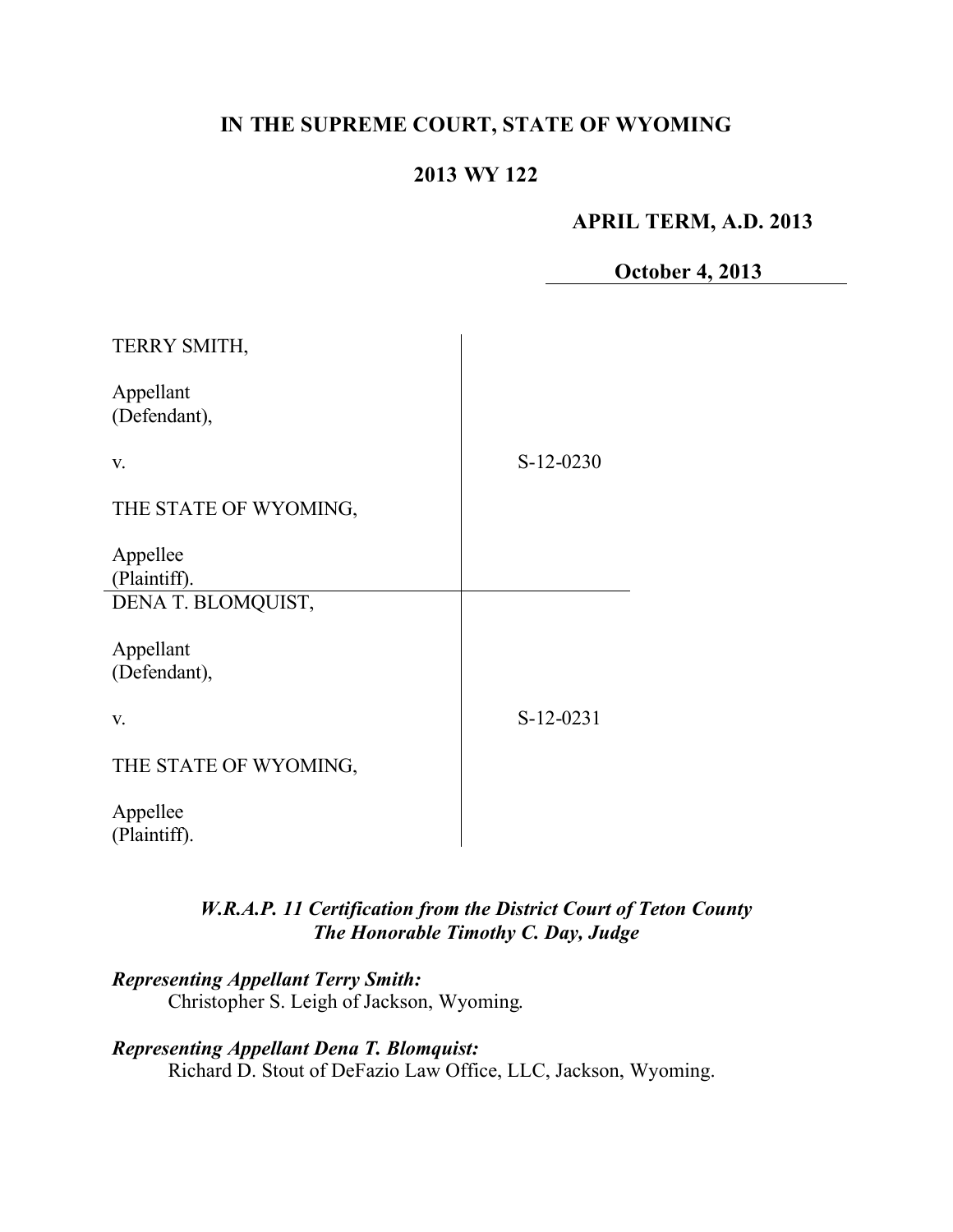#### *Representing Appellees:*

Gregory A. Phillips, Wyoming Attorney General; Peter K. Michael, Interim Attorney General; David L. Delicath, Deputy Attorney General; Theodore R. Racines, Senior Assistant Attorney General; Jeffrey S. Pope, Assistant Attorney General; Christyne Martens, Assistant Attorney General; D. Terry Rogers and Clark C. Allan, Special Assistant Attorneys General. Argument by Mr. Rogers.

*Before KITE, C.J., and HILL, VOIGT, BURKE, and DAVIS, JJ.*

**NOTICE: This opinion is subject to formal revision before publication in Pacific Reporter Third. Readers are requested to notify the Clerk of the Supreme Court, Supreme Court Building, Cheyenne, Wyoming 82002, of any typographical or other formal errors so that correction may be made before final publication in the permanent volume.**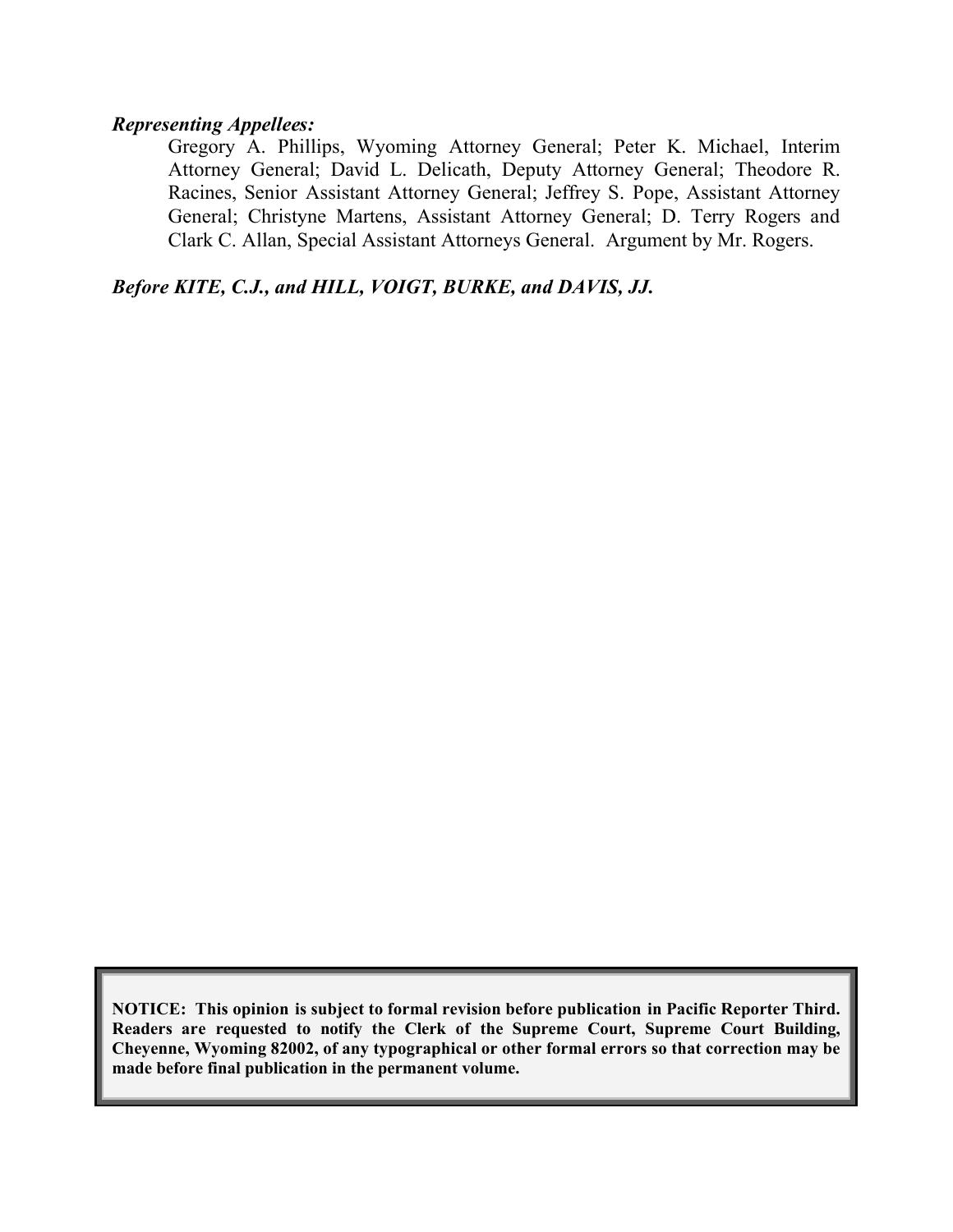#### **VOIGT, Justice.**

[¶1] On November 6, 2012, this Court issued a Notice of Agreement to Answer Certified Questions in these two unrelated cases. The questions we agreed to answer were stated as follows:

> 1. Did the Teton County Circuit Court err when it found that the remotely communicated search warrants, which were not based upon affidavit, issued pursuant to W.S. 31-6- 102(d), do not violate Wyo. Const. art. 1, § 4?

> 2. Did the Teton County Circuit Court err when it found that the remotely communicated search warrants do not have to comply with the requirements of W.R.Cr.P. 41?

[¶2] We later concluded that, because the wording of the first question is such that it may be construed to be based upon a faulty legal premise, as will be discussed below, and because of clarification of search and seizure law by the United States Supreme Court in the interim, the questions should be re-phrased to better provide guidance to the State's courts. Consequently, we issued an Order Requiring Briefing on Revised Certified Questions, in which we re-stated the questions as follows:

- 1. Do the procedures set forth in Wyo. Stat. Ann. § 31-6- 102(d) (LexisNexis 2011) comply with the affidavit requirements of Wyo. Const. art. 1, § 4?
- 2. Must a remotely communicated search warrant issued pursuant to Wyo. Stat. Ann.  $\S 31-6-102(a)$  comply with the requirements of W.R.Cr.P. 41?

[¶3] We reply in the affirmative to both questions.

# $FACTS<sup>1</sup>$

[¶4] In separate incidents in Teton County, Wyoming, the two above-named appellants were arrested for driving while under the influence of alcohol (DWUI). Each appellant's blood-alcohol content was determined via the procedures set forth in Wyo. Stat. Ann. § 31-6-102(d) (LexisNexis 2013). That is, the circuit court judge issued a remotely communicated search warrant after speaking on the telephone with the arresting officer, who was under oath, and directing the officer to affix the judge's signature to the search

 <sup>1</sup> These facts are derived from the statements of fact contained in the Order Certifying Question to Supreme Court issued in each case, as well as the Order Denying Motions to Suppress attached thereto.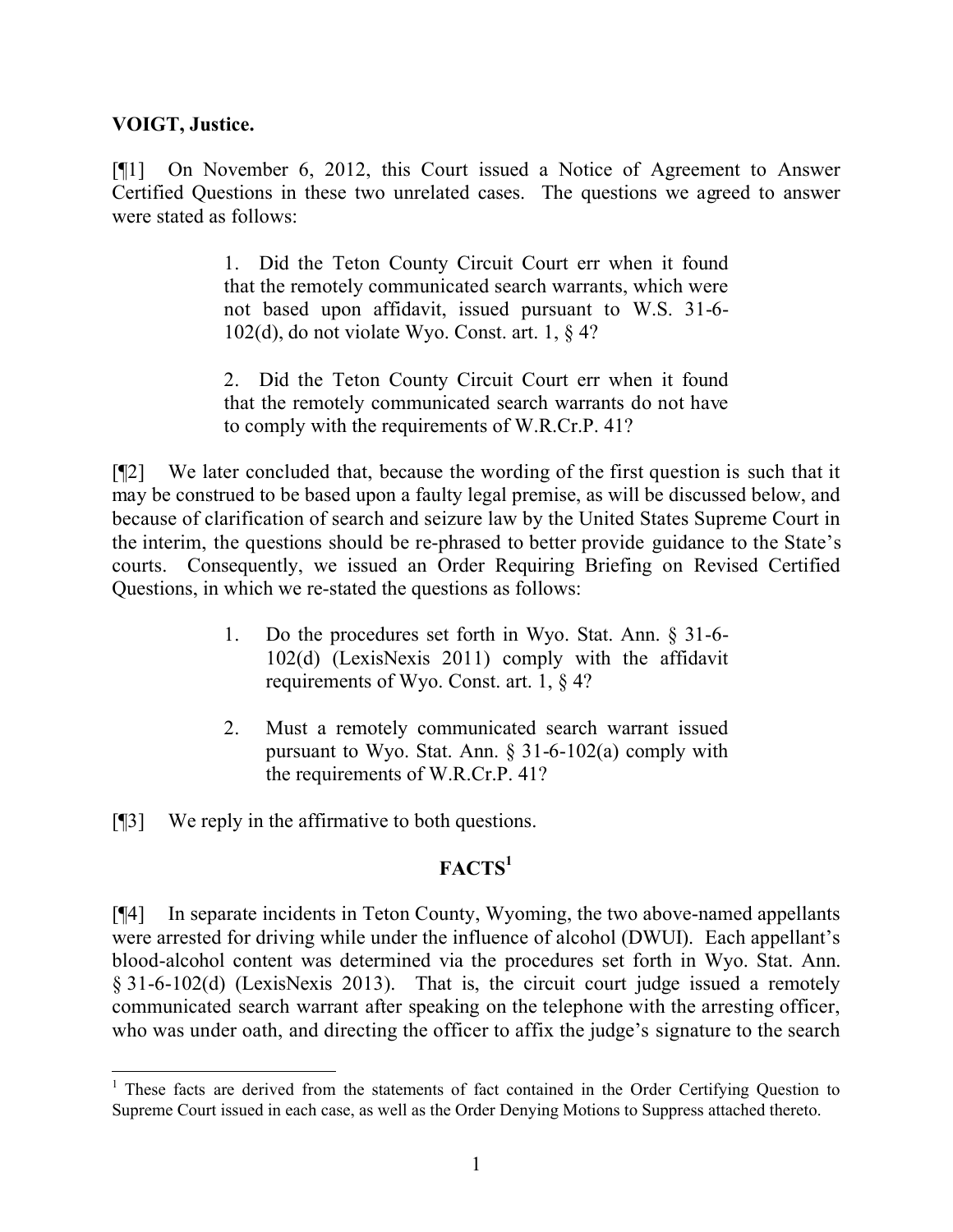warrant. The telephone calls were made by the officers to the judge via a recorded telephone line operated by the Teton County Sheriff's Office Dispatch.

[¶5] For the limited purpose of answering these questions within the confines of these two cases, we will presume that the officer in each case had probable cause to make the DWUI arrest, that the officer was placed under oath by the judge, that the officer in each case recited to the judge sufficient probable cause for the issuance of a search warrant, and that the recorded conversation can be or has been transcribed. In other words, the limited questions presented are whether the requirements of Wyo. Stat. Ann. § 31-6- 102(d) are the equivalent of an affidavit under the state constitution and whether the dictates of W.R.Cr.P. 41(c) must be met.

## **WYO. CONST. ART. 1, § 4**

[¶6] Wyoming's state constitutional protections against unreasonable search and seizure are found in Wyo. Const. art. 1, § 4:

> The right of the people to be secure in their persons, houses, papers and effects against unreasonable searches and seizures shall not be violated, and no warrant shall issue but upon probable cause, *supported by affidavit*, particularly describing the place to be searched or the person or thing to be seized.

(Emphasis added.)

### **W.R.Cr.P. 41(c)**

[¶7] Wyoming's Rules of Criminal Procedure provide the procedural requirements for the issuance of a search warrant at W.R.Cr.P. 41(c):

> (c) *Issuance and content of warrant.*—A warrant shall issue only on *affidavit* sworn to before a person authorized by law to administer oaths and establishing the grounds for issuing the warrant. If the judicial officer is satisfied that the grounds for the application exist or that there is probable cause to believe that they exist, the judicial officer shall issue a warrant particularly identifying the property or person to be seized and naming or describing the person or place to be searched. Before ruling on a request for a warrant *the judicial officer may require the affiant to appear personally and may examine under oath the affiant* and any witnesses the affiant may produce, provided that such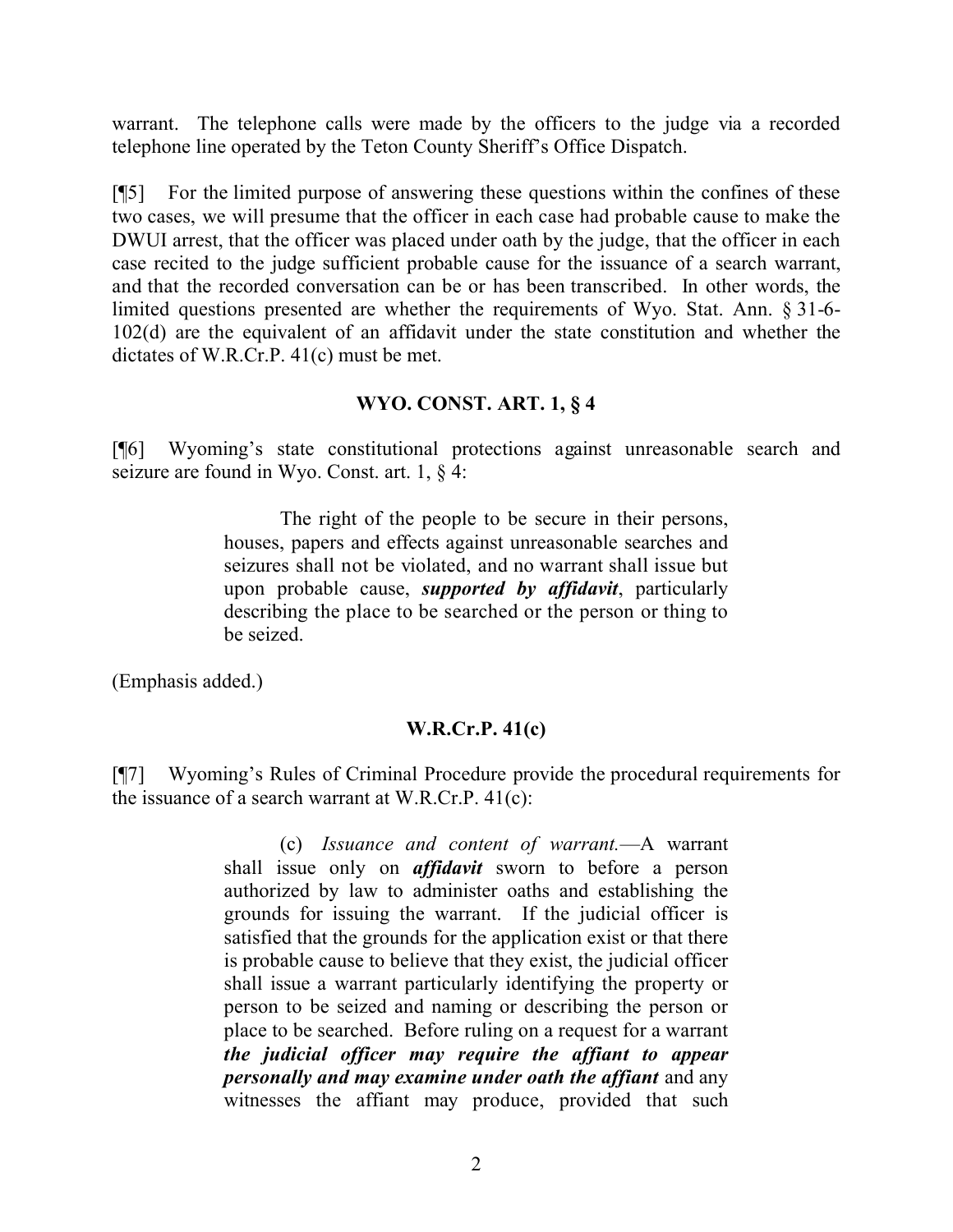proceeding shall be taken down by a court reporter or recording equipment and made part of the affidavit. The warrant shall be directed to any officer authorized to enforce or assist in enforcing the state law. It shall state the grounds or probable cause for its issuance and the names of the persons whose affidavits have been taken in support thereof. It shall command the officer to search, within a specified period of time not to exceed 10 days, the person or place named for the property or person specified. The warrant shall direct that it be served between 6 a.m. and 10 p.m., unless the issuing authority, by appropriate provision in the warrant, and reasonable cause shown, authorizes its execution at other times. It shall designate the judicial officer to whom it shall be returned.

(Emphasis added.)

#### **WYO. STAT. ANN. § 31-6-102(d)**

[¶8] The statutory procedure for remotely communicated search warrants in DWUI cases is found at Wyo. Stat. Ann. § 31-6-102(d):

> (d) If a person under arrest refuses upon the request of a peace officer to submit to a chemical test designated by the agency employing the peace officer as provided in subsection (a) of this section, none shall be given except in cases where serious bodily injury or death has resulted or upon issuance of a search warrant. A test of the agency's choice may be administered upon issuance of a warrant, including a remotely communicated search warrant, when reasonable under the circumstances and as provided in this subsection. A remotely communicated search warrant may be issued upon sworn or affirmed testimony of the peace officer who is not in the physical presence of a judicial officer, provided the judicial officer is satisfied that probable cause exists for the issuance of the warrant. All communication between the judicial officer and the peace officer or prosecuting attorney requesting the warrant may be remotely transmitted by voice, image, text or any combination thereof, or by other means and shall be recorded. The testimony and content of the warrant shall be recorded by writing or mechanical, magnetic, electronic, photographic storage or by other means. Upon approval, the judicial officer may direct a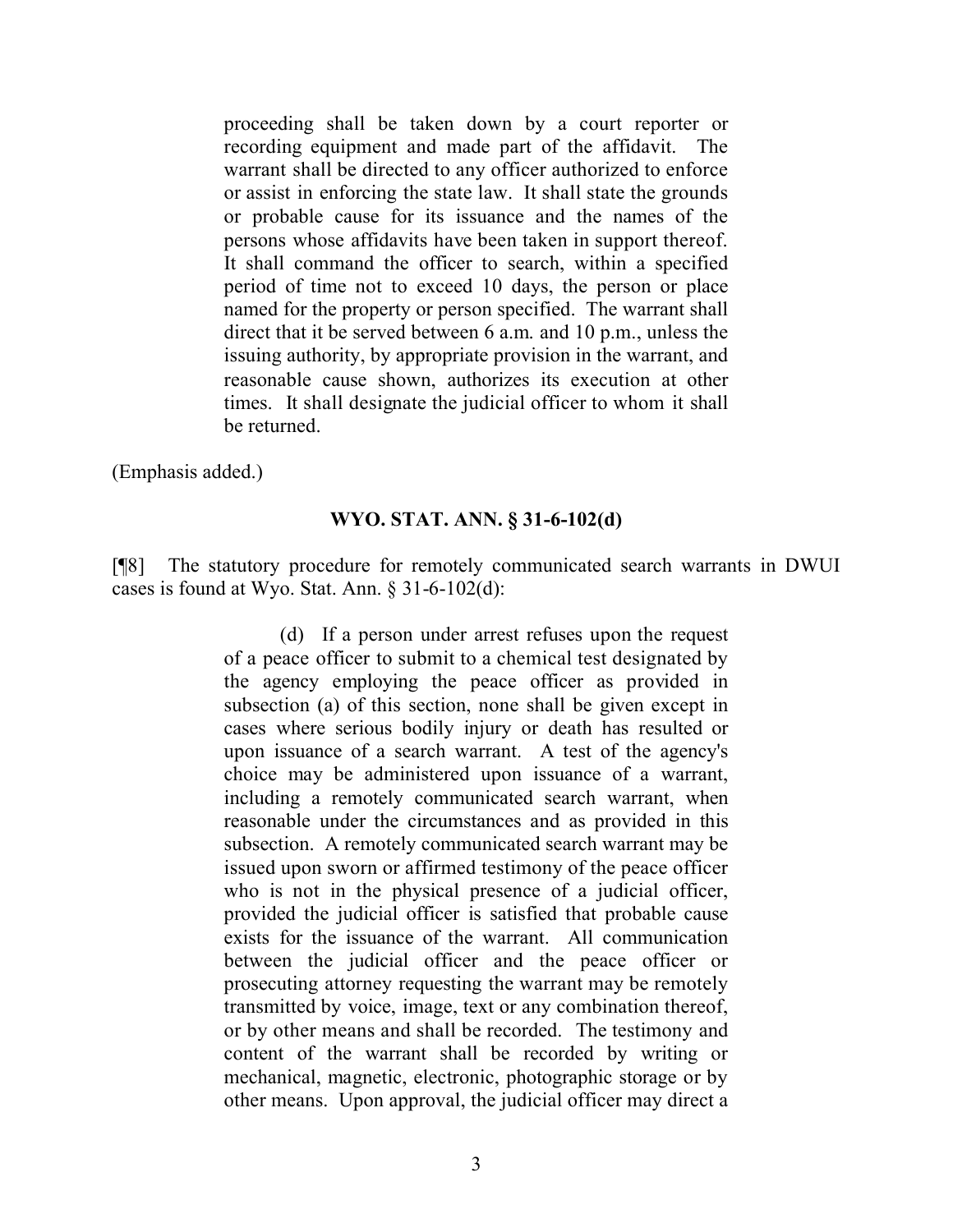peace officer or the prosecuting attorney requesting a warrant from a remote location to sign the judicial officer's name on a warrant at a remote location. A remotely communicated search warrant shall be valid only for purposes specified in this subsection.

#### **STANDARD OF REVIEW**

[¶9] Certified questions are questions of law that are reviewed *de novo* pursuant to W.R.A.P. 11. *Preston v. Marathon Oil Co.*, 2012 WY 66, ¶ 4, 277 P.3d 81, 83 (Wyo. 2012); *Sublette Cnty. Sch. Dist. No. Nine v. McBride*, 2008 WY 152, ¶ 14, 198 P.3d 1079, 1083 (Wyo. 2008).

#### **DISCUSSION**

[¶10] We begin this discussion by reference to a very recent opinion of the United States Supreme Court wherein it was held that "the natural metabolization of alcohol in the bloodstream [does not present] a *per se* exigency that justifies an exception to the Fourth Amendment's warrant requirement for nonconsensual blood testing in all drunk-driving cases." *Missouri v. McNeely*, \_\_\_ U.S. \_\_\_, \_\_\_, 133 S.Ct. 1552, 1556, 185 L.Ed.2d 696 (2013). In other words, the Fourth Amendment to the United States Constitution demands that, absent an exigency or other exception to the general rule, a search warrant is required to draw blood for a blood-alcohol test in a DWUI case, with reasonableness of the search to be determined under all the attending circumstances. The parties suggest that *McNeely* is irrelevant to the issues in the instant case, but we asked for re-briefing because the circuit court relied specifically upon *Schmerber v. California*, 384 U.S. 757, 86 S.Ct. 1826, 16 L.Ed.2d 908 (1966), and *Schmerber's* material point, as will be discussed below, was overruled by *McNeely*.

[¶11] Perhaps it will be helpful at this point to summarize what we have just said about the status of the law in regard to the necessity for law enforcement officers to obtain a search warrant before determining an arrestee's blood-alcohol content via the withdrawal of a blood sample. The law of *Schmerber*―that the metabolization of alcohol in the blood is a *per se* exigency that creates an exception to the requirement to obtain a search warrant―has been overruled by the law of *McNeely*―which holds that the metabolization of alcohol in the blood is not a *per se* exigency that creates an exception to the requirement to obtain a search warrant. *McNeely*, \_\_\_ U.S. at \_\_\_, 133 S.Ct. at 1563. The result is that whether a search warrant must be obtained before obtaining the blood sample depends upon reasonableness under all of the circumstances then attaining. That law is the same under the federal constitution and the state constitution. That leaves the question of whether the statutory requirements for obtaining a remotely communicated warrant are the equivalent of the state constitution's more stringent requirement for an affidavit, rather than the federal constitution's requirement of only an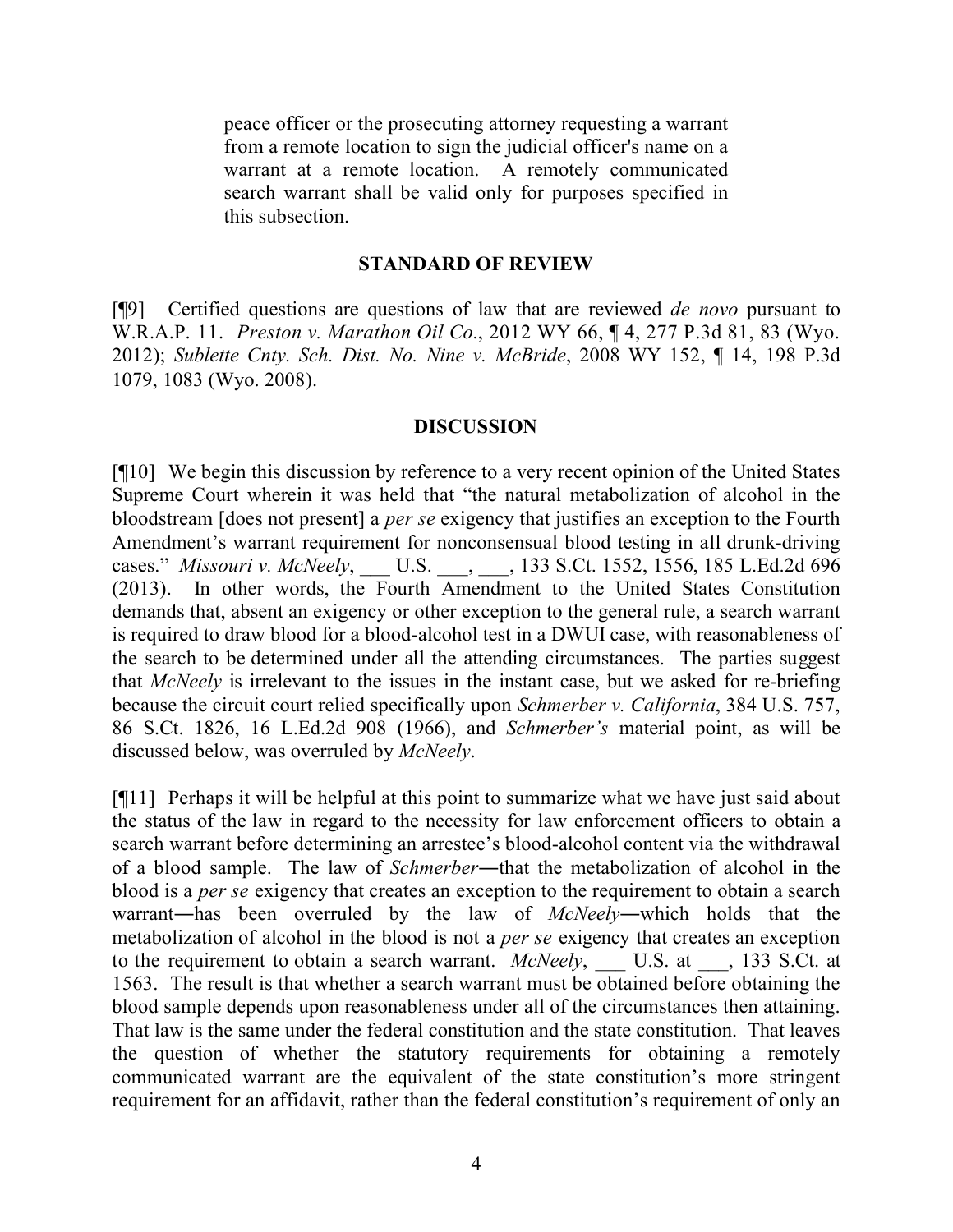oath or affirmation, and it leaves the question of whether a remotely communicated search warrant under the statute must meet the requirements of W.R.Cr.P. 41.

[¶12] Inasmuch as states are not permitted to impose less stringent standards than the U.S. Constitution when protecting individual rights, the same search warrant requirements, or requirements equivalent thereto, must apply under article 1, section 4 of the Wyoming Constitution. *Saldana v. State*, 846 P.2d 604, 632 (Wyo. 1993). Furthermore, Wyo. Stat. Ann. § 3-6-102(d) cannot stand alone as some sort of "statutory warrant" that need not meet constitutional dictates.<sup>2</sup> That proposition leads to the first question―are the statutory procedures for obtaining a remotely communicated search warrant the equivalent of the state constitution's affidavit requirement? We must ask this question because, unlike the Fourth Amendment, which requires only that probable cause for issuance of a warrant be supported by "oath or affirmation," the Wyoming Constitution requires that such be supported "by affidavit."

[¶13] It is in this legal context that we note the nature of the questions before us. We are not determining whether, as a matter of fact, either the arrest or blood-alcohol content test was supported by probable cause or was reasonable. We are only determining whether the procedures dictated by statute are sufficient under the state constitution and the court rule.

# *The Affidavit Requirement*

[¶14] This Court has repeatedly held that use of the word "affidavit" in article 1, section 4 of the Wyoming Constitution, rather than the words "oath or affirmation" that appear in the Fourth Amendment to the United States Constitution, means that the former provides greater protection than the latter. *See e.g., Crackenberger v. State*, 2006 WY 162, ¶ 7, 149 P.3d 465, 470 (Wyo. 2006); *O'Boyle v. State*, 2005 WY 83, ¶ 24, 117 P.3d 401, 408 (Wyo. 2005); *Hall v. State*, 911 P.2d 1364, 1368 (Wyo. 1996). Beyond that, we have stated that an affidavit must be in written form. *State v. Peterson*, 27 Wyo. 185, 194 P. 342, 345 (1920). That definition is consonant with the generally accepted definition. *See Black's Law Dictionary* 66 (9th ed. 2009). The specific question before us, therefore, is whether a recorded telephone conversation, which conversation has been or may be transcribed into written form, satisfies the Wyoming Constitution's affidavit requirement. In that regard, we will point out that we have identified the greater protection provided by the affidavit requirement as being the creation of a permanent written record. *Cordova v. State*, 2001 WY 96, ¶ 8, 33 P.3d 142, 147 (Wyo. 2001); *Vasquez v. State*, 990 P.2d 476, 483 (Wyo. 1999). The overarching question should be whether the statutory remotely communicated search warrant procedures provide the same protection.

 <sup>2</sup> In its Order Denying Motions to Suppress, the circuit court characterized the remotely communicated search warrant as a "statutory search warrant" that need not comply with the state constitution. We know of no such creature.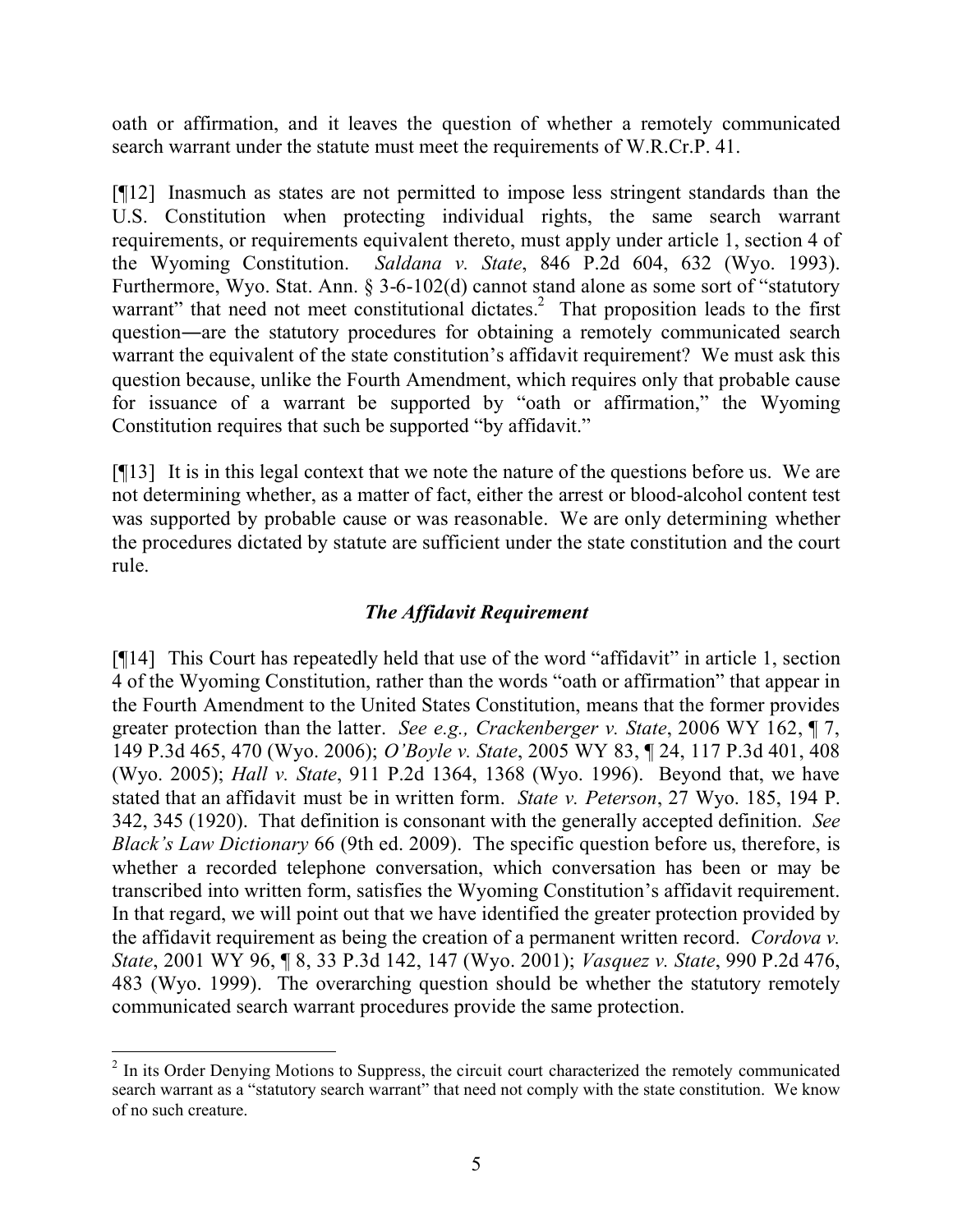[¶15] It is instructive to consider how other state courts have handled similar issues and to realize that, because of differences in constitutional language, statutory language, and court rule language, they are "all over the place." In Idaho, for instance, where the search warrant provision of that state's constitution requires that "no warrant shall issue without probable cause shown by affidavit," the Supreme Court of Idaho has held that "the word 'affidavit' is broad enough to include the recording of sworn testimony." *State v. Badger*, 525 P.2d 363, 365 (Idaho 1974). Going on, the court stated:

> We find no express requirement of a "written" affidavit and our holding does no violence to the purpose or spirit of our constitution but merely recognizes modern advances in technology.

*Id*.

[¶16] In an opinion published thirty years after *Badger*, the Supreme Court of Idaho reiterated its holding in *Badger*, and expanded that opinion to include the conclusion that the words "[a] warrant shall issue only on an affidavit or affidavits sworn to before a district judge or magistrate" found in a rule of criminal procedure did not require the affiant to appear physically before the judge. *State v. Bicknell*, 91 P.3d 1105, 1107 (Idaho 2004). And just prior to the publication of *Bicknell*, the same court held that a magistrate could authorize a law enforcement officer to affix the magistrate's signature to the warrant. *State v. Fees*, 90 P.3d 306, 310 (Idaho 2004). Clearly, the Supreme Court of Idaho takes an expansive view of all of that state's search warrant affidavit requirements.

[¶17] In *State v. Boyse*, 303 P.3d 830, 831 (N.M. 2013), the New Mexico Supreme Court was faced with the question of whether the request for and approval of a search warrant by telephone satisfied New Mexico's state constitution's requirement that a search warrant be based upon "a written showing of probable cause." The court held that "showing" means "a presentation or statement of facts that can be made through audible or other sensory means as well as through visual means." *Id*. In reaching the conclusion that telephonic search warrants are not unconstitutional in New Mexico, the court emphasized the fact that other states' precedent was difficult to apply because of different constitutional, statutory, and court rule contexts. *Id*. at 836-37.

[¶18] It would be unrealistic to find that all states view the issue of remotely communicated search warrants―telephone warrants―from the same perspective. *State v. Valencia*, 459 A.2d 1149 (N.J. 1983), is illustrative of that observation. We will quote at some length from *Valencia* because it so thoroughly enunciates the point of view contrary to that of the Supreme Court of Idaho: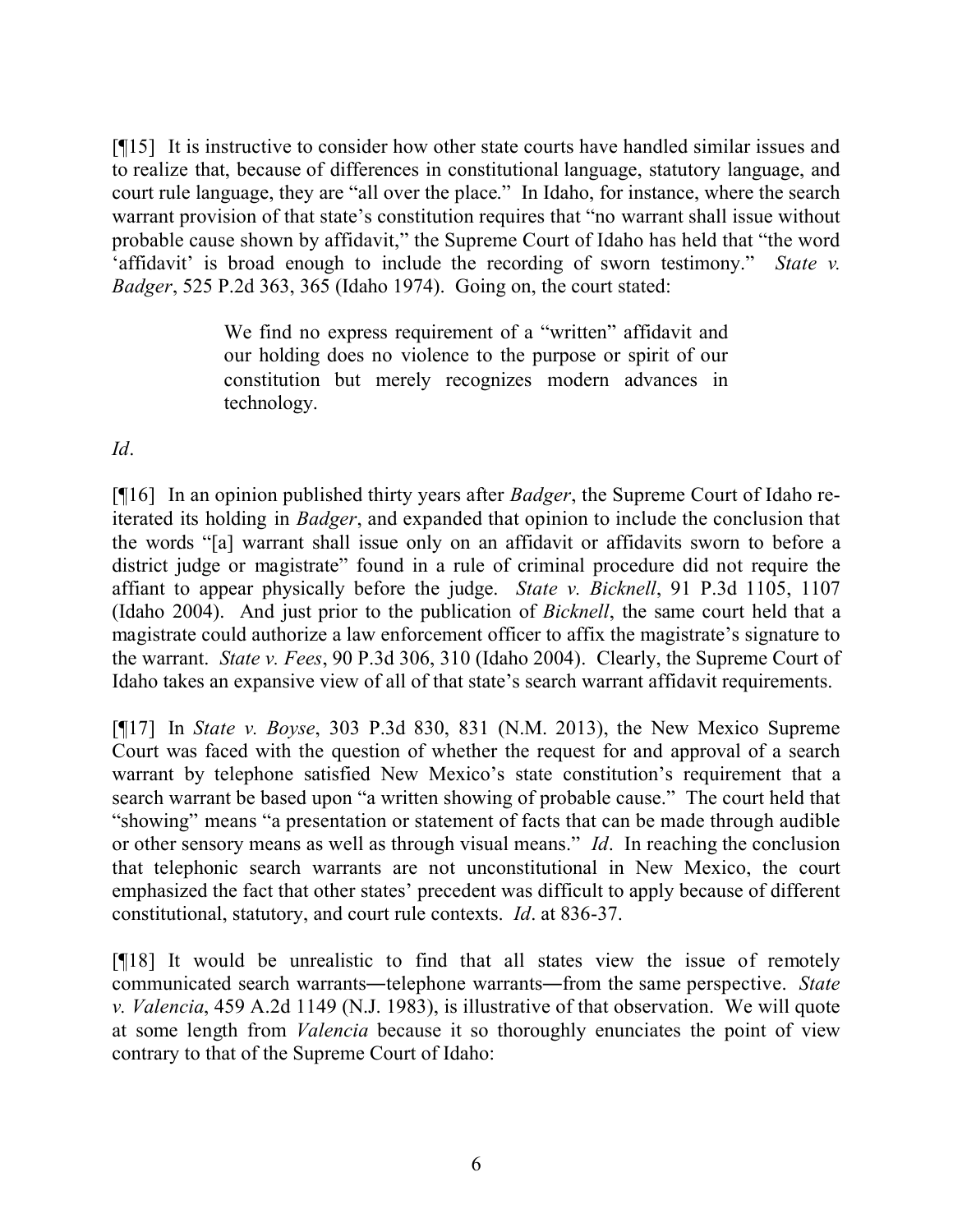A primary objective of our rules governing search warrants is to enhance the soundness and integrity of the judicial decisional process entailed in their issuance. [The court rule] contemplates that an application for a search warrant will furnish the issuing judge with credible and reliable evidence of probable cause. It clearly and unequivocally demands that the officer seeking the warrant "shall appear personally before the [issuing] judge." Testimony in the judge's presence safeguards the individual's rights under [the] Fourth Amendment and the State Constitution. The presence of the applicant, along with the testimony or affidavits of any witnesses, leads to a more thorough and deliberate examination of the factual basis for issuing the warrant. . . .

In this case there are several obvious and major departures from the requirements of the search warrant rules. The applicant did not appear personally before the issuing judge. Further, as found on the motion to suppress, the testimony offered in support of the warrant was not duly sworn or given under oath. The notes of the issuing judge were not, arguably, a complete contemporaneous recordation of the oral application. Finally, the authorization itself was issued verbally. As a result, the subsequent written warrant cannot be reliably compared to any prior recordation to determine its fidelity to the contents of the original application and oral authorization.

. . . We conclude that since [the court rule] is presently the sole determinant as to what constitutes a "search warrant," the telephonically authorized search must be viewed as a warrantless search.

The question next posed is whether, and by what standards, a "warrantless" search that has been judicially authorized over the telephone can otherwise be sustained as a constitutionally reasonable search. To sustain a warrantless search, the State must ordinarily demonstrate that exigent circumstances prevented obtaining a written warrant and that probable cause for the search existed.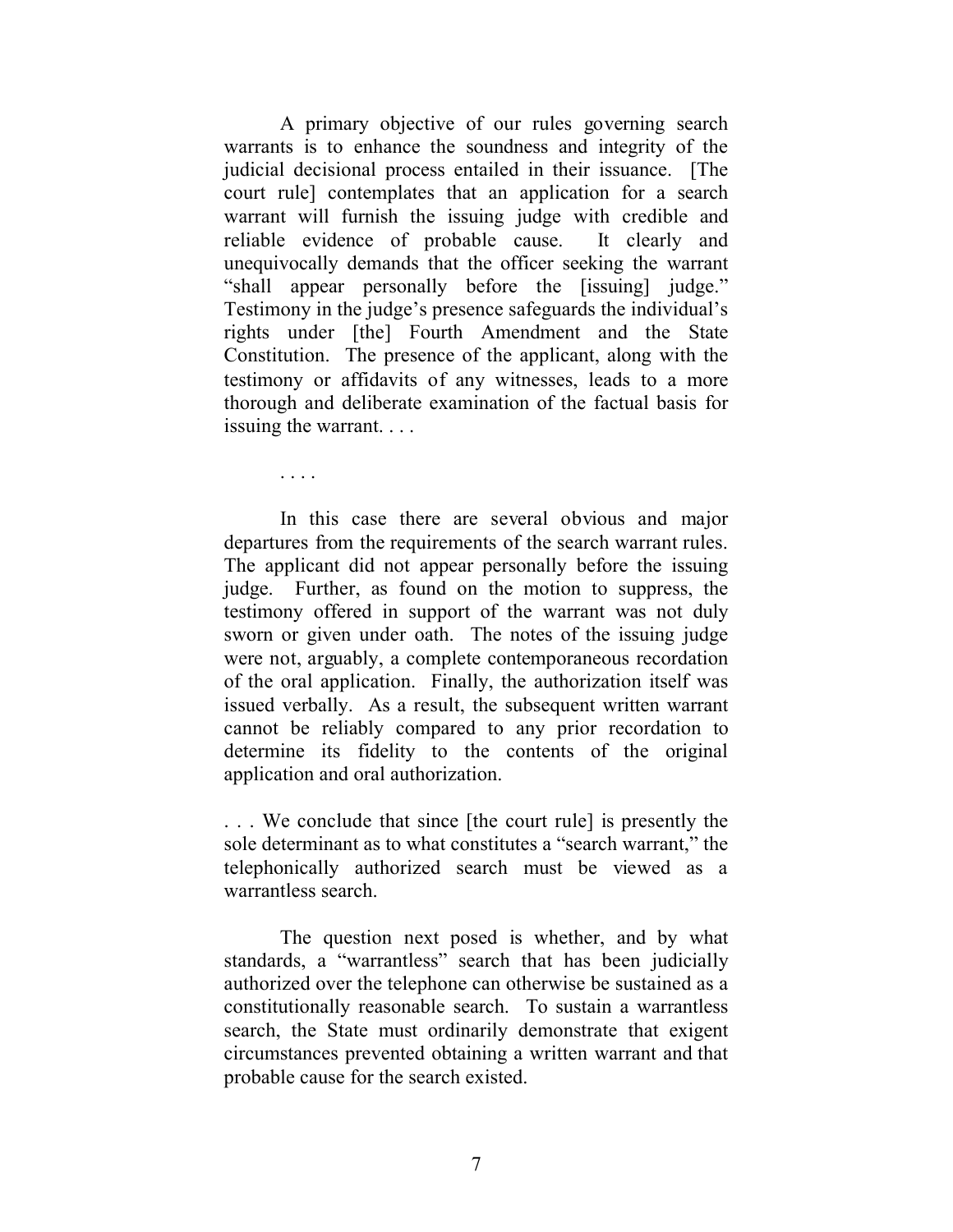. . . We now hold that to sustain a telephone-authorized search, the State must still show the existence of probable cause to search. In addition, the State must demonstrate to the issuing judge that the failure to secure a written warrant is necessitated by "exigent circumstances."

*Id*. at 1153-54 (citations omitted).

. . . .

. . . .

[¶19] In *White v. State*, 842 So.2d 565, 568-69 (Miss. 2003), the Supreme Court of Mississippi took a position quite similar to that taken by the New Jersey Supreme Court in *Valencia*:

> While not statutorily provided for in Mississippi, telephonic search warrants could possibly act as a buffer against warrantless searches which often undermine Fourth Amendment protections. In the trial court's ruling as to the reasonableness of the search, the judge stated his belief that this Court would prefer "a finding of probable cause by a neutral and detached magistrate telephonically" in a situation where the only other alternative would be a warrantless search. While this may be true, there are other problems with this procedure which warrant[] a detailed examination and discussion by this Court. If exigent circumstances existed so as to preclude obtaining a proper search warrant, as long as the officers were in good faith in their request and followed other procedural safeguards, evidence found as a result of the issuance of a "telephonic search warrant" would be admissible at trial. However, nothing under current Mississippi law provides for this type of search warrant.

> It is for this Court as the final interpreter of Mississippi's Constitution to determine the legality of this type of search. *Penick v. State*, 440 So.2d 547, 551 (Miss. 1983). This Court finds that the search was a warrantless search, as Mississippi has yet to recognize the viability of telephonic warrants. In *Boyd v. State*, 206 Miss. 573, 40 So.2d 303 (1949), we reversed a conviction based on the illegality of a warrant. There the officer had signed the affidavit at his office, and a judge in another county signed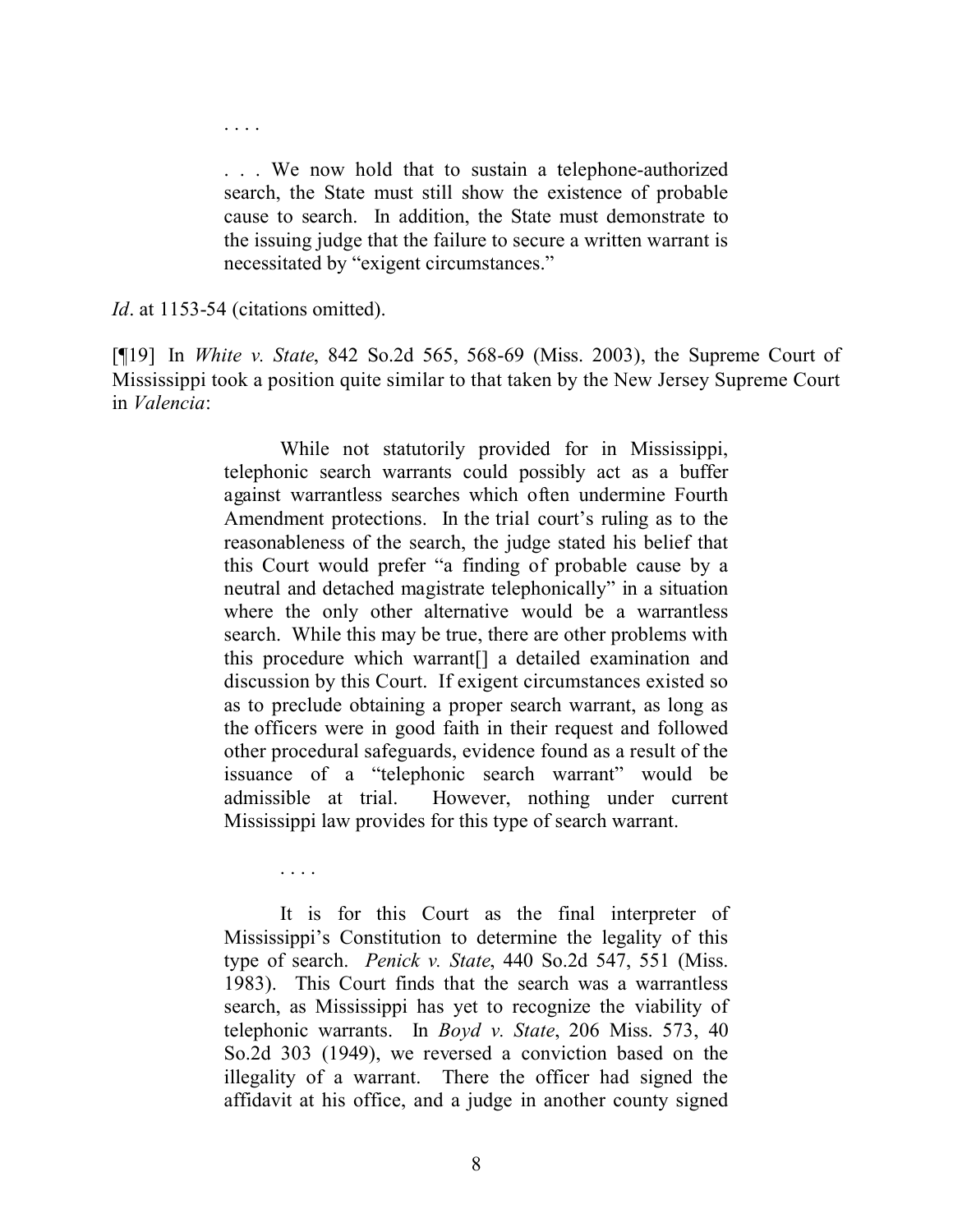off on the warrant. The officer never appeared before the judge, and thus the warrant was illegally obtained. We note that the process of appearing before the judge is important in Mississippi. The current status of our law requires the affiant's and the affidavit's presence before the issuing magistrate before a search warrant may properly issue. *See* Miss.Code Ann. § 41-29-157(a)(2) (2001). The form of an affidavit for a search warrant also indicates the presence of the affiant at issuance. *See* Miss.Code Ann. § 99-25-15 (2000). Thus, by requiring a sworn affidavit before issuance of a warrant, we insure the affidavit is free from facts which might be discovered later and included in a subsequently filed affidavit to support the finding of probable cause. *Whiteley v. Warden*, 401 U.S. 560, 91 S.Ct. 1031, 28 L.Ed.2d 306 (1971).

[¶20] Two other cases frequently cited in the telephonic search warrant debate―*State v. Myers*, 815 P.2d 761 (Wash. 1991), and *People v. Taylor*, 555 N.E.2d 1218 (Ill. App. Ct. 3d Dist. 1990)―are not, in this Court's opinion, very helpful to the resolution of the present issue. In *Myers*, the equipment used to record the warrant application failed, leaving the officer and the judge to attempt during the suppression hearing to reconstruct their telephonic conversation. *Myers*. 815 P.2d at 764. The Supreme Court of Washington held that the reconstructed affidavit was insufficient because it prevented judicial review of the sufficiency of probable cause. *Id.* at 768. That distortion of the focal question is not present in our case. Similarly, in *Taylor*, the court held that, not only did no state statute authorize telephonic search warrants, the warrant at issue was technically deficient because of the absence of date, time, and judicial signature. 555 N.E.2d at 1221. These complicating factors also do not impair the direct question presented in our case.

[¶21] We begin our own discussion of this issue with two general observations. First, statutes are presumed to be constitutional, and the party challenging the constitutionality of a statute must overcome this strong presumption. *Thomson v. Wyo. In-Stream Flow Comm.*, 651 P.2d 778, 789-90 (Wyo. 1982). Second, this Court has repeatedly recognized the "strong preference under the law for law enforcement officers to obtain a warrant instead of engaging in a warrantless search." *Holzheuser v. State*, 2007 WY 160, ¶ 7, 169 P.3d 68, 74 (Wyo. 2007). *See also Page v. State*, 2003 WY 23, ¶ 9, 63 P.3d 904, 909 (Wyo. 2003); *Cordova*, 2001 WY 96, ¶ 11, 33 P.3d at 148; and *Davis v. State*, 859 P.2d 89, 94 (Wyo. 1993).

[¶22] Interestingly enough, some members of the defense bar, recognizing that the availability of a remote search warrant procedure in DWUI situations is actually an additional protection for the defendant, have begun to base motions to suppress upon the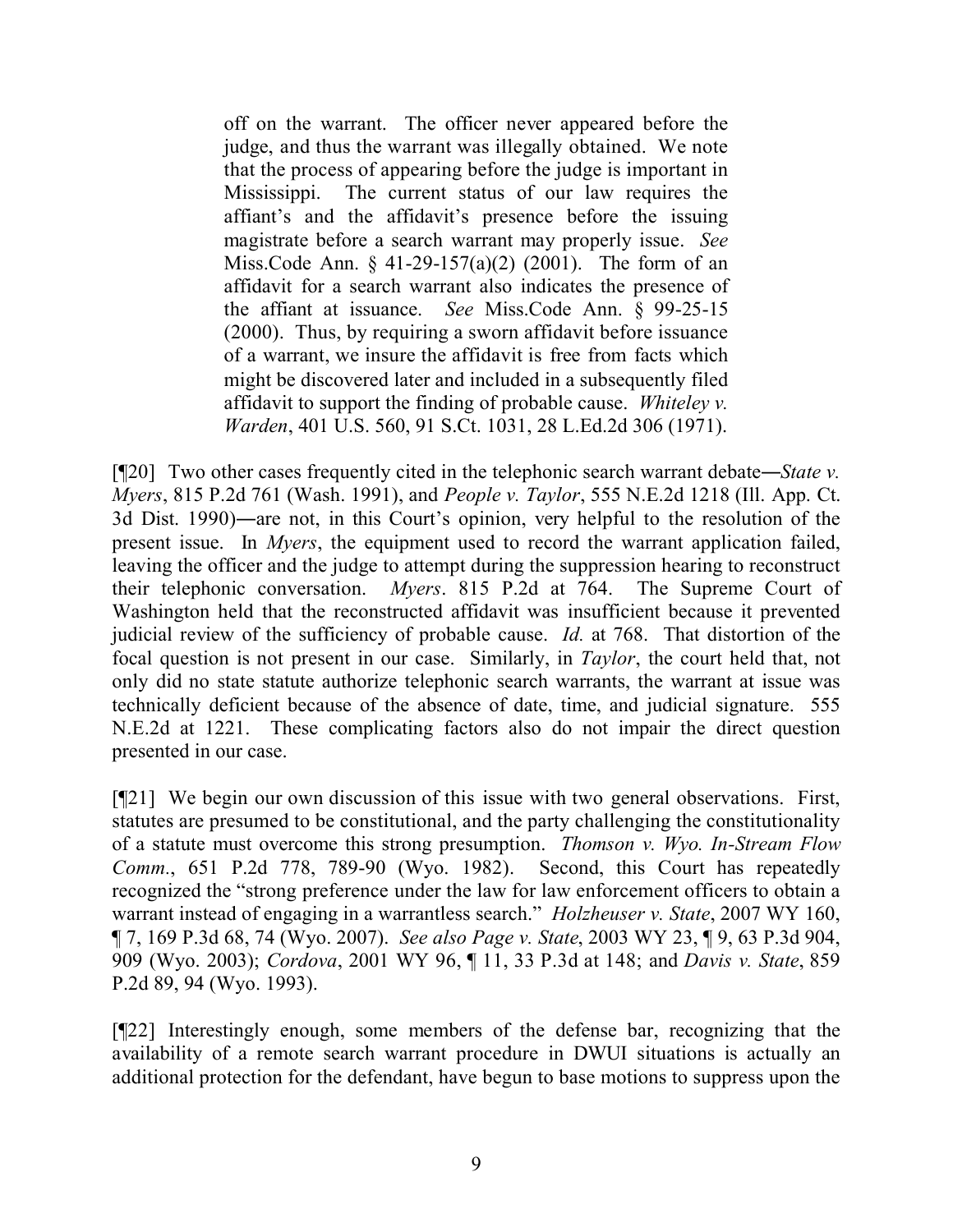failure of law enforcement to obtain a remotely communicated warrant where the procedure is available.

> If defense lawyers begin moving to suppress evidence because the police have not utilized existing technology to seek to obtain electronic search warrants, courts will begin suppressing evidence. The police will respond to this depressing state of affairs (for them, not for the defendants and their lawyers) and begin utilizing electronic search warrant procedures. This will result in more search warrants being issued, thus protecting citizens from the potential harm from unwarranted intrusions into private places by police officers "engaged in the often competitive enterprise of ferreting out crime." New life will be breathed into the Fourth Amendment (and state constitutions' parallel provisions).

John Henry Hingson, III, *Telephonic and Electronic Search Warrants: A Fine Tonic for an Ailing Fourth Amendment--Part One*, Champion 38 (September/October 2005). *See also* John Henry Hingson, III, *Telephonic and Electronic Search Warrants: A Fine Tonic for an Ailing Fourth Amendment--Part Two*, Champion 34 (November 2005) ("[T]he failure of the police to employ that technology can be used to cement the strength of the warrant requirement of our beloved Fourth Amendment. Unless bullets are flying, or blood is flowing, the warrant requirement should reign supreme."), and H. Morley Swingle & Lane P. Thomasson, *Beam Me Up: Upgrading Search Warrants With Technology*, 69 J. Mo. B. 16 (2013).

[¶23] Although this does not answer the affidavit question, we will note that the United States Supreme Court has spoken to the need to recognize technological advances in the search warrant arena:

> The State's proposed *per se* rule also fails to account for advances in the 47 years since *Schmerber* was decided that allow for the more expeditious processing of warrant applications, particularly in contexts like drunk-driving investigations where the evidence offered to establish probable cause is simple. The Federal Rules of Criminal Procedure were amended in 1977 to permit federal magistrate judges to issue a warrant based on sworn testimony communicated by telephone. See 91 Stat. 319. As amended, the law now allows a federal magistrate judge to consider "information communicated by telephone or other reliable electronic means." Fed. Rule Crim. Proc. 4.1. States have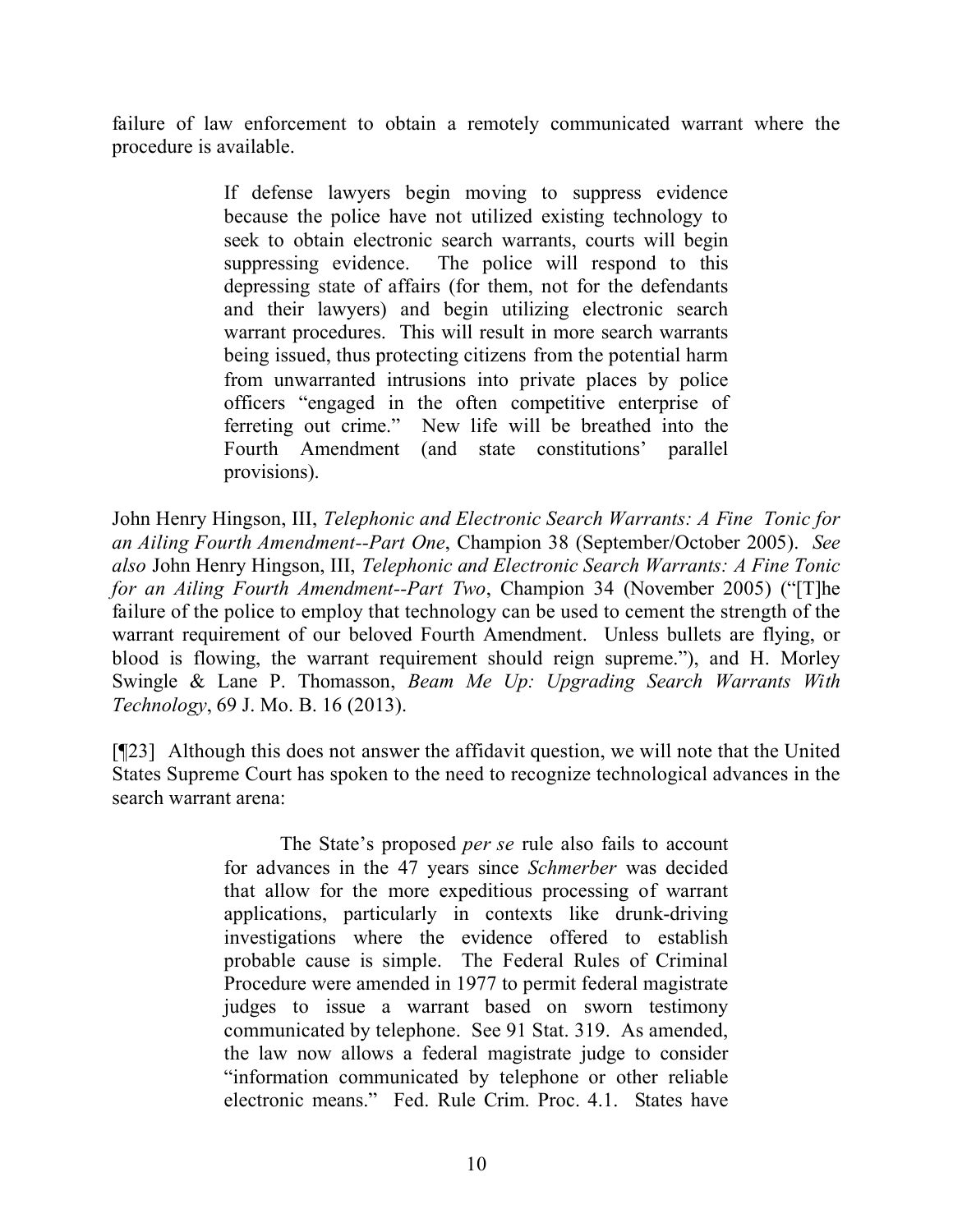also innovated. Well over a majority of States allow police officers or prosecutors to apply for search warrants remotely through various means, including telephonic or radio communication, electronic communications such as e-mail, and video conferencing.<sup>[]</sup> And in addition to technologybased developments, jurisdictions have found other ways to streamline the warrant process, such as by using standardform warrant applications for drunk-driving investigations.<sup>[1]</sup>

*McNeely*, U.S. at  $\blacksquare$ , 133 S.Ct. at 1561-62.<sup>3</sup> While there are states that remain resistant, the idea of telephonic search warrants is treated as a foregone conclusion at 68 Am. Jur. 2d S*earches and Seizures* § 188 (2010). The question for us is whether there is something inherent in the word "affidavit," as it appears in article 1, section 4 of the Wyoming Constitution, that prohibits this Court from finding that the procedures outlined in Wyo. Stat. Ann. § 31-6-102(d) are not the substantive equivalent of a written document.

[¶24] There are too many cases to cite for the accepted proposition that the constitutional affidavit requirement provides two protections for a defendant. First, it guarantees that an impartial judicial officer will determine whether probable cause exists based upon a review of specific sworn testimony. Second, it ensures that such sworn testimony will be preserved for potential later review by an appellate court. We can only conclude that the procedures for a remotely communicated search warrant set forth in Wyo. Stat. Ann. § 31-6-102(d) provide equal protections. In addition, the availability of such a procedure increases the likelihood that a search warrant will be obtained in DWUI arrest situations, and it greatly decreases the amount of time necessary to obtain the warrant.

[¶25] Historically, an affidavit was a "written" instrument. We do not believe that the statute or this opinion changes that fact. What has changed over time, because of technological advances, is the meaning of the word "written." Recorded sworn testimony, which if preserved, and from which a transcript may be produced, is as much a "writing" in today's world as was a quill-penned line on a piece of parchment two centuries ago. To conclude otherwise would ignore today's technological realities, and would place form over substance. We decline to view the law in so restrictive a fashion.

[¶26] We answer the first certified question in the affirmative. That is, the procedures set forth in Wyo. Stat. Ann. § 31-6-102(d) do comply with the affidavit requirements of Wyo. Const. art. 1, § 4.

 <sup>3</sup> We omitted the footnotes from the quoted material, one of which lists the State of Wyoming as one of the states allowing remotely communicated search warrants.